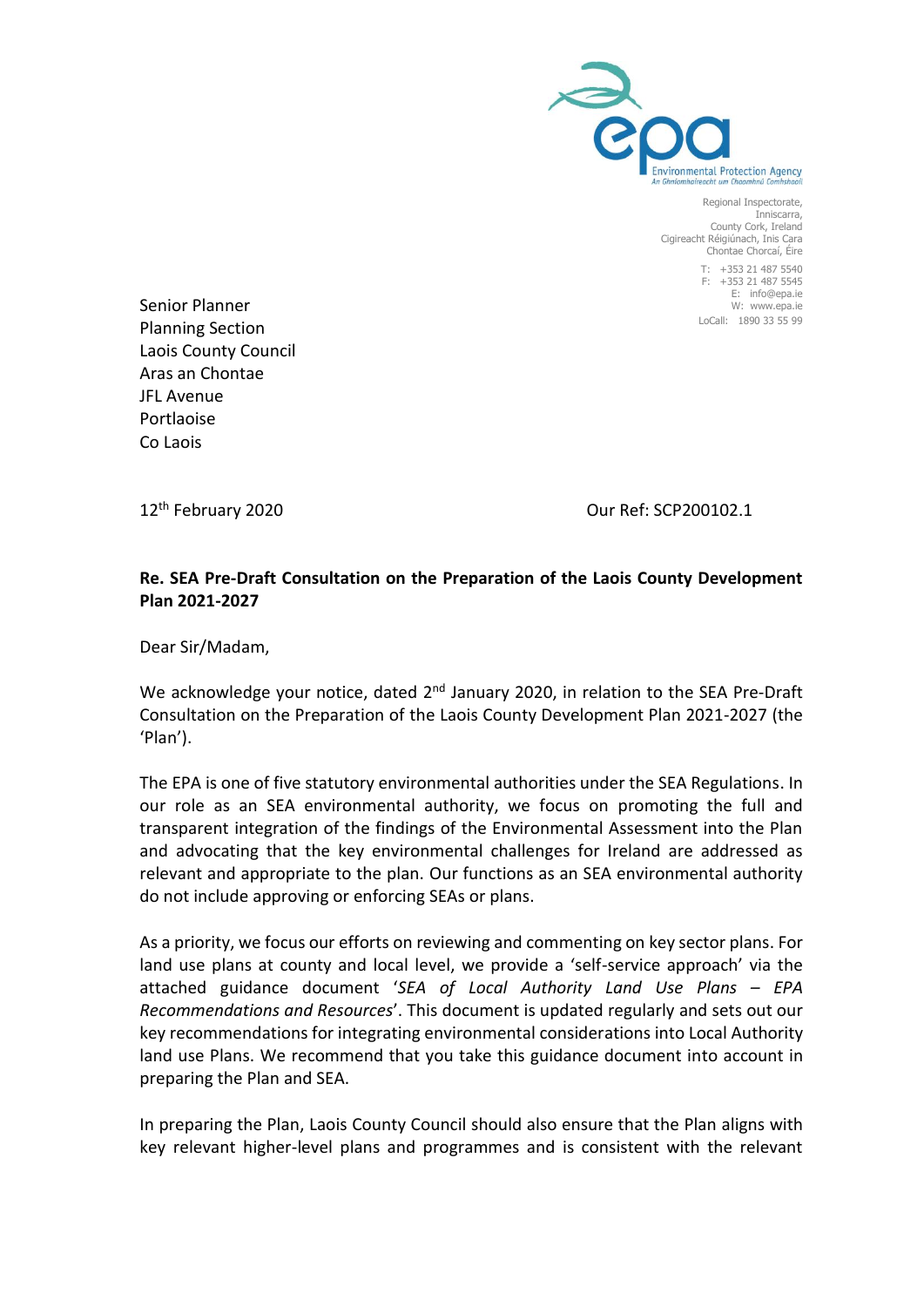

objectives and policy commitments of the National Planning Framework and the Regional Spatial and Economic Strategy for the Eastern and Midlands Region.

## **Available Guidance & Resources**

Our website contains various SEA resources and guidance, including:

- SEA process guidance and checklists
- Inventory of spatial datasets relevant to SEA
- topic specific SEA guidance (including *Integrating climatic factors into SEA* (EPA, 2019), *Developing and Assessing Alternatives in SEA* (EPA, 2015), and *Integrated Biodiversity Impact Assessment* (EPA, 2012))

You can access these resources at: [www.epa.ie/monitoringassessment/assessment/sea/](http://www.epa.ie/monitoringassessment/assessment/sea/)

#### *Environmental Sensitivity Mapping (ESM) Webtool*

The ESM Webtool is a new decision support tool to assist SEA and planning processes in Ireland. The tool brings together over 100 datasets and allows users to explore environmental considerations within a particular area and create plan-specific environmental sensitivity maps. These maps can help planners anticipate potential landuse conflicts and help identify suitable development locations, while also protecting the environment. The ESM Webtool is available a[t www.enviromap.ie.](http://www.enviromap.ie/)

#### *EPA SEA WebGIS Tool*

Our SEA WebGIS Tool, available through the EDEN portal [\(https://gis.epa.ie/EIS\\_SEA/\)](https://gis.epa.ie/EIS_SEA/), allows public authorities to produce an indicative report on key aspects of the environment in a specific geographic area. It is intended to assist in SEA screening and scoping exercises.

### *EPA WFD Application*

Our WFD Application provides a single point of access to water quality and catchment data from the national WFD monitoring programme. The Application is accessed through EDEN  $\mathbb{F}$ https://wfd.edenireland.ie/ and is available to public agencies. Publicly available data can be accessed via the Catchments.ie website.

### *EPA AA GeoTool*

Our AA GeoTool application has been developed in partnership with the NPWS. It allows users to a select a location, specify a search area and gather available information for each European Site within the area. It is available at: <http://www.epa.ie/terminalfour/AppropAssess/index.jsp>

### *State of the Environment Report – Ireland's Environment 2016*

In preparing the Plan and SEA, the recommendations, key issues and challenges described within our most recent State of the Environment Report [Ireland's Environment](http://www.epa.ie/irelandsenvironment/stateoftheenvironmentreport/)  – [An Assessment 2016](http://www.epa.ie/irelandsenvironment/stateoftheenvironmentreport/) *(EPA, 2016)* should be considered, as relevant and appropriate to the Plan.

#### **Transition to a low carbon climate resilient economy and society**